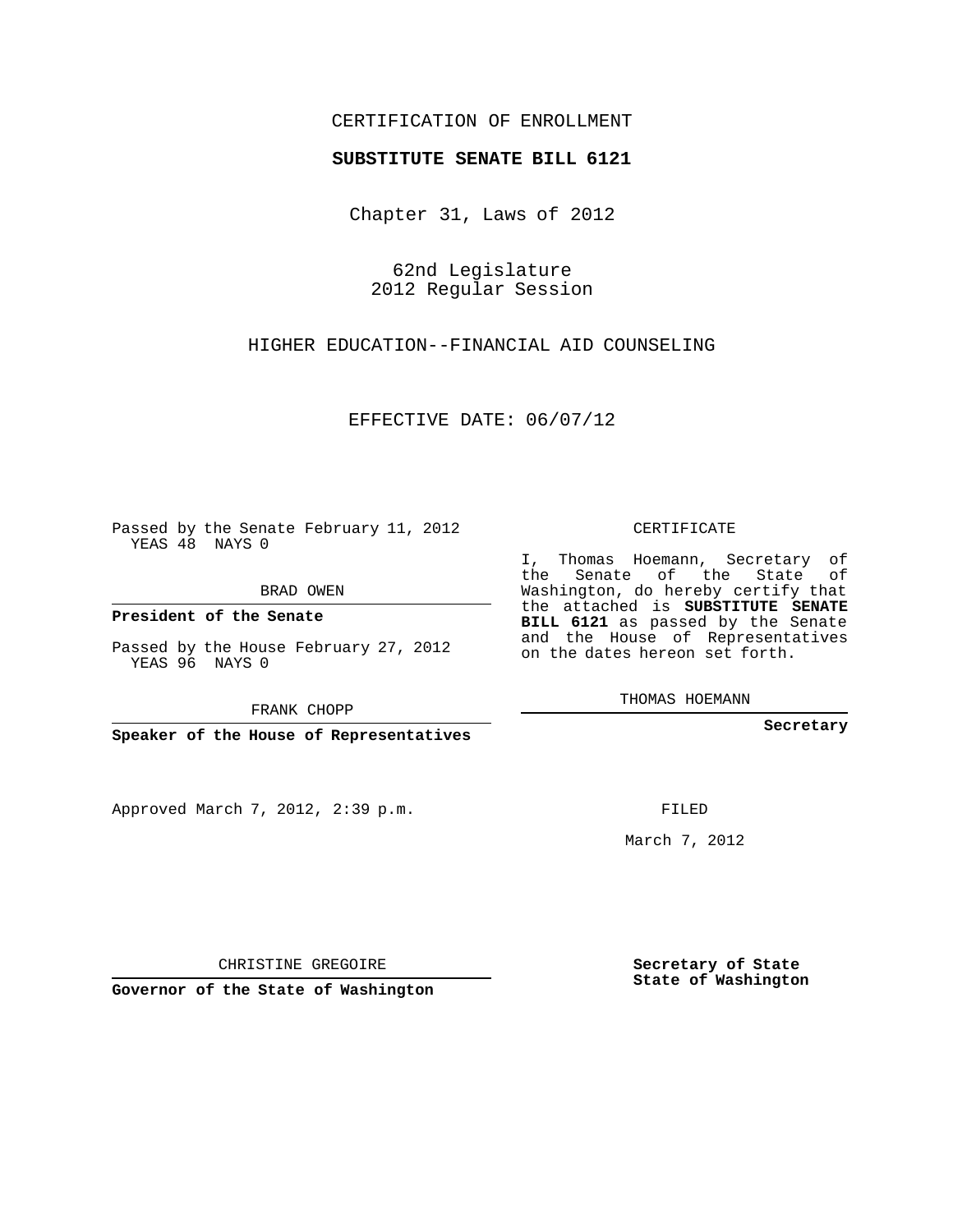## **SUBSTITUTE SENATE BILL 6121** \_\_\_\_\_\_\_\_\_\_\_\_\_\_\_\_\_\_\_\_\_\_\_\_\_\_\_\_\_\_\_\_\_\_\_\_\_\_\_\_\_\_\_\_\_

\_\_\_\_\_\_\_\_\_\_\_\_\_\_\_\_\_\_\_\_\_\_\_\_\_\_\_\_\_\_\_\_\_\_\_\_\_\_\_\_\_\_\_\_\_

Passed Legislature - 2012 Regular Session

## **State of Washington 62nd Legislature 2012 Regular Session**

**By** Senate Higher Education & Workforce Development (originally sponsored by Senators Frockt, Tom, Kastama, Shin, and Kline)

READ FIRST TIME 02/02/12.

 AN ACT Relating to financial aid counseling; and adding a new section to chapter 28B.76 RCW.

BE IT ENACTED BY THE LEGISLATURE OF THE STATE OF WASHINGTON:

 NEW SECTION. **Sec. 1.** A new section is added to chapter 28B.76 RCW to read as follows:

 (1) The office must provide a financial aid counseling curriculum to institutions of higher education with state need grant recipients. The curriculum must be available via a web site. The curriculum must include, but not be limited to:

 (a) An explanation of the state need grant program rules, including maintaining satisfactory progress, repayment rules, and usage limits;

 (b) Information on campus and private scholarships and work-study opportunities, including the application processes;

 (c) An overview of student loan options with an emphasis on the repayment obligations a student borrower assumes regardless of program completion, including the likely consequences of default and sample monthly repayment amounts based on a range of student levels of indebtedness;